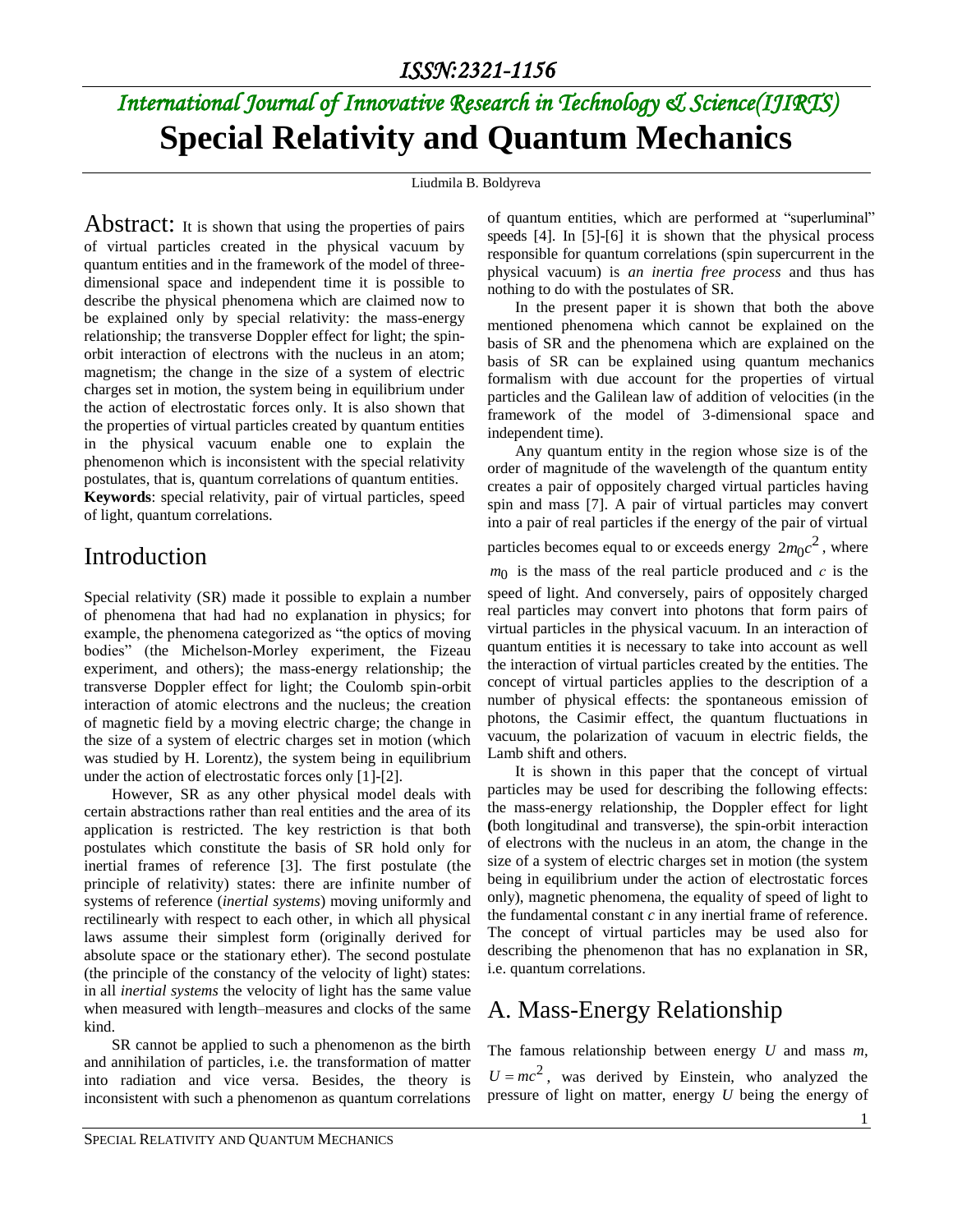### *International Journal of Innovative Research in Technology & Science(IJIRTS)*

photon [1]. It is shown in this Section that one can obtain a similar relation between energy and mass while analyzing the characteristics of the pair of oppositely charged virtual particles created by the photon in the physical vacuum: energy  $U_v$ , mass  $m_v$ , spin  $S_v$ . The pair of virtual particles may convert into a pair of real particles with the total spin equal to  $\hbar$  if the energy of photon,  $U_{ph}$ , becomes equal to or exceeds energy  $2m_0c^2$ , where  $m_0$  is the mass of the real particle produced and *с* is the speed of light. Therefore, the energy transformation  $U_{ph} \rightarrow U_v \rightarrow 2m_0c^2$  takes place without dissipation and it may be assumed that

$$
U_{\nu} = U_{ph} \tag{1}
$$

and besides:

$$
S_{\nu} = \hbar \tag{2}
$$

The spin of virtual particles has the same properties as those of the real particle spin. Hence it follows that the spin of a pair of virtual particles,  $S_v$ , has no definite direction, and by the magnitude of spin the magnitude of its projection onto a preferential direction is meant; this can be interpreted as a precession of the spin about the preferential direction. The precession is characterized by precession angle (phase)  $\alpha$ , frequency  $\omega_{v}$ , angle of deflection  $\theta$  and precession energy *WS* (see Fig. 1).

As follows from the experiments with spin supercurrent in superfluid  ${}^{3}$ He-B, the transfer of spin is a dissipation free process [8]-[10]. Therefore, it is reasonable to suggest that in determining the energy associated with spin of a pair of virtual particles, only the energy of precession of spin, *WS* , should be taken into account.

The quantity  $W_S$  is a function of  $\sin \theta$ , and its maximum value is  $W_S = S_v \omega_v$  at  $\theta = \pi/2$  [11]. If to assume that for the photon  $\theta = \pi/2$ , then with due account of Eq. (2) we have:

$$
U_{\nu} = W_S = \hbar \omega_{\nu}.
$$
 (3)

From Eqs. (1) and (3) and the definition of energy of photon:

$$
U_{ph} = \hbar \omega_{ph} , \qquad (4)
$$

where  $\omega_{ph}$  is the photon frequency, it follows:

$$
\omega_{v} = \omega_{ph} . \tag{5}
$$

Equation (5) may be interpreted in the following way: the precession frequency of the pair of virtual particles created by a photon in the physical vacuum is equal to the frequency of the photon.

The precession of spin of pair of virtual particles means also the circumferential motion of the virtual particle mass associated with the spin. Figure 1 shows the characteristics of a virtual particles pair:  $S_v$  is spin;  $m_v$  is mass;  $r_v$  is the distance between the mass and the axis aligned with the

precession frequency  $\mathbf{\omega}_v$  under the assumption that the mass is point-like;  $v_m$  is the circumferential velocity of mass; **с** is the photon velocity.



**Figure 1. The characteristics of the virtual particles pair**  created by a photon:  $\boldsymbol{\omega}_{\nu}$  is the spin precession frequency;  $\mathbf{S}_{\nu}$ is the total spin;  $r_v$  is the distance between the mass and the **axis aligned with the**  $\omega_{\nu}$ **;**  $\upsilon_{m}$  **is the circumferential velocity of mass**  $m_v$ ; **c** is the photon velocity;  $\hbar$  is the angular momentum of mass  $m_v$ ;  $\theta$  is the angle of deflection;  $\alpha$  is the precession **angle (phase); ref.line is the reference line.**

The energy associated with the mass of the virtual particles pair contains two terms, associated respectively with the two types of motion of mass: translational motion with speed *c* and circular one with velocity  $v_m$ . The first term is the kinetic energy,  $W_m^k$ , of translational motion of the center of mass, in which all the mass is assumed to be contained:

$$
W_m^k = m_v c^2 / 2. \tag{6}
$$

The second term  $W_m^{\omega}$  is defined as [11]:  $W_m^{\omega} = J_m \omega_v^2 / 2$ , where  $J_m$  is the moment of inertia of mass  $m_v$ . The quantity  $J_m \omega$  determines the angular momentum of mass  $m<sub>v</sub>$ , and it was established experimentally [12] that for a photon

$$
J_m \omega_v = \hbar \ . \tag{7}
$$

Then energy will be determined as

$$
W_m^{\omega} = \hbar \omega_v / 2. \tag{8}
$$

Since the energy of a pair of virtual particles can be expressed both in terms of the spin precession frequency and the energy of mass, we have  $W_S = W_m^{\omega} + W_m^k$ . Then using Eqs. (3), (6) and (8), we obtain:

$$
U_{v} = m_{v}c^{2}/2 + \hbar \omega_{v}/2.
$$
 (9)

From Eqs. (3) and (9) we obtain the equation linking the mass of virtual particle pair and the energy of the pair:

$$
m_{\mathcal{V}} = U_{\mathcal{V}} / c^2. \tag{10}
$$

From Eqs. (1), (4) and (10) it follows that  $m_v = \hbar \omega_{ph} / c^2$ . The latter equation is similar to the equation determining the

2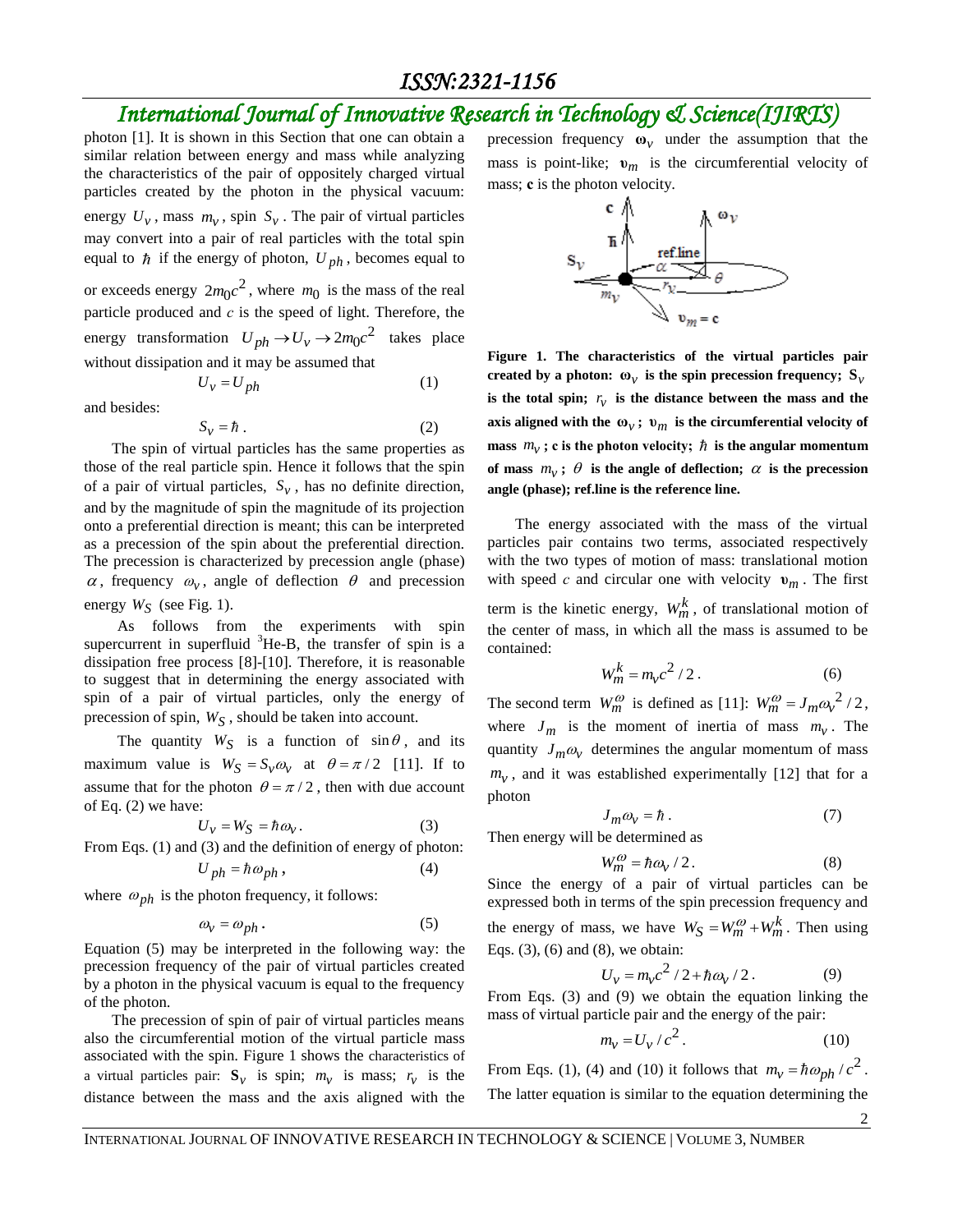so-called kinetic mass of photon,  $m_{ph} = \hbar \omega_{ph} / c^2$ . Using the latter equation and also Eqs.  $(1)$ ,  $(4)$ ,  $(5)$  and  $(10)$ , the Eq. (9) can be written in terms of the characteristics of photon in the following way:

$$
U_{ph} = m_{ph}c^2/2 + \hbar\omega_{ph}/2. \tag{11}
$$

The moment of inertia,  $J_m$ , associated with mass  $m_v$  can be expressed through  $r_v$ :  $J_m = m_v r_v^2$ . Taking into account Eqs. (1), (5), (7) and (10), we obtain:  $2\pi r_v = 2\pi c / \omega_{ph}$ . The right side of this equation is the photon wavelength,  $\lambda$ . In view of the latter equation, speed  $v_m = r_v \omega_v$  can be written as

$$
v_m = c \,. \tag{12}
$$

The virtual particles in a pair are oppositely charged particles, thus the pair of virtual particles is an electric dipole. Therefore, electric field strength **Е** is associated with the mass of the pair of virtual particles. It will be shown in Section C, that inside the dipole  $\mathbf{E} \uparrow \uparrow \mathbf{S}_{v}$ . Since for the photon  $\mathbf{S}_v \perp \mathbf{\omega}_v$  and  $\mathbf{E} \perp \mathbf{c}$ , the following holds:

$$
\omega_{\nu} \uparrow \downarrow \mathbf{c} \text{ or } \omega_{\nu} \uparrow \uparrow \mathbf{c}. \tag{13}
$$

The mutual orientation of vectors  $\mathbf{\omega}_v$  and **c** determines the handedness of circular polarization of photon.

*Some conclusions.*

1) The pair of virtual particles formed by a photon possesses mass  $m_v = \hbar \omega_v / c^2$ , which is equal to the so-called kinetic mass of photon (see also [13]).

2) Mass  $m<sub>v</sub>$  possesses angular momentum  $\hbar$ , aligned with **ω***v* , and consequently is aligned, according to Eq. (13), with the photon velocity or oppositely to that, which determines the handedness of circular polarization of photon.

3) Spin  $S_v = \hbar$  is associated with mass  $m_v$ , which determines the gyroscopic properties of the mass (which may account for the light polarization preservation observed in the experiments). Actually, a change in the direction of motion or velocity of mass results in a change of space orientation of spin associated with the mass or a change in the spin precession frequency.

4) A pair of oppositely charged virtual particles is an electric dipole. It will be shown in Section C that the electric dipole moment of this dipole and  $S_v$  are aligned oppositely. Thus mass  $m<sub>v</sub>$  is associated with electric field strength **E**, such that inside the dipole  $\mathbf{E} \uparrow \uparrow \mathbf{S}_{\nu}$ .

Therefore, three mutually perpendicular vectors, i.e. photon velocity **c**, electric field **E**, and velocity **υ***m* are associated with mass  $m<sub>v</sub>$ . These three vectors are similar to the components of light, provided vector  $\mathbf{v}_m$  is related to the magnetic field induction [14].

#### B. The Doppler Effect for Light

In this Section it will be shown that using the formula for the energy associated with the mass of virtual particles pair created by a photon, i.e. Eq. (11), it is possible to describe both the longitudinal and the transverse Doppler effect on the basis of the Galilean addition of velocities. It should be noted that the transverse Doppler effect is taken now to be described only by the formalism of SR [1].

Consider an inertial frame of reference fixed relative to the detector, where the source of light is moving at velocity 0**υ** . The source of light is assumed to be at rest with respect to the Earth, the speed of light relative to the source is equal to *c*. It is experimentally established (for example, in the photoelectric effect) that the absorption of light occurs in quanta of energy  $\hbar \omega_d$ , where  $\omega_d$  is the frequency of the light being detected. If the mass of the detector as well as the mass of the source are great, both the motion of the source due to recoil in the emission of photon and the motion of the detector due to the pressure of light can be neglected. Then in the interaction of the photon and the detector all the energy  $U_{ph}$  of the photon in the inertial frame is equal to the detected energy  $\hbar \omega_d$ . Using Eq. (11) and taking into account velocity **υ**<sub>0</sub> we have:

$$
h\omega_{ph} = \frac{\hbar\omega_{ph}(\mathbf{c} + \mathbf{v}_0)^2}{\hbar\omega_{ph}}
$$

$$
\hbar \omega_d = \frac{\hbar \omega_{ph} (\mathbf{c} + \mathbf{v}_0)^2}{2c^2} + \frac{\hbar \omega_{ph}}{2}, \quad (14)
$$

where  $\omega_{ph}$  is the photon frequency in the frame of the source of photons.

(In [15]-[16] it is shown that Eq. (14) can be derived from the laws of conservation of energy and momentum for the photon and source.)

Let us introduce the vector **w** directed from the source to the detector (Fig. 2):



**Figure 2. Ray path diagram: с is the light velocity relative to the source;**  0**υ is the source velocity relative to the detector; w is the resulting light velocity directed from the source to the detector;**  $\mathcal{G}$  is the angle between w and  $\mathbf{v}_0$ .

Introducing  $\theta$ , the angle between vectors **w** and  $v_0$ , denoting  $\beta = v_0/c$  and using Eq. (15), the Eq. (14) can be expressed as: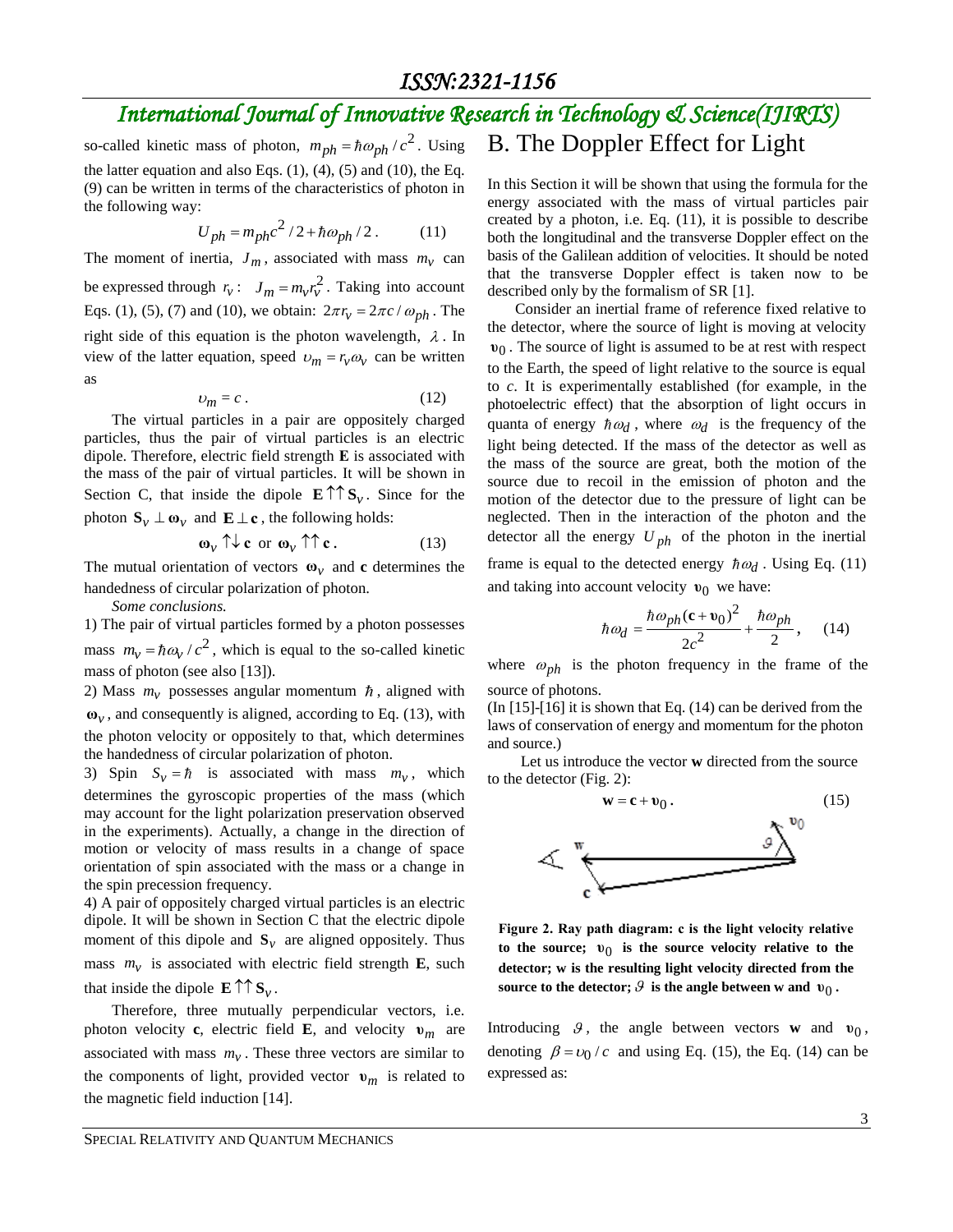$$
\hbar \omega_d = \hbar \omega_{ph} \left( 1 + \frac{(\mathbf{v}_0 \cdot \mathbf{w})}{c^2} - \frac{\omega_0^2}{2c^2} \right)
$$

$$
= \hbar \omega_{ph} \left( 1 + \frac{w}{c} \beta \cos \beta - \frac{1}{2} \beta^2 \right) . (16)
$$

Quantity  $w/c$  can be derived from the following equation: Quantity  $w/c$  can be derived from the ronox<br> $c^2 = (\mathbf{w} - \mathbf{v}_0)^2 = w^2 + v_0^2 - 2w \cdot v_0 \cos \theta$ .

Dividing both sides of this equation by  $c^2$ , we obtain  $(w/c)^2 - 2\beta \cos \theta (w/c) - (1 - \beta^2) = 0$ . Taking into account that  $w/c > 0$  and assuming that  $\beta \ll 1$ , we obtain only one solution:

$$
w/c = \beta \cos \theta + \sqrt{1 - \beta^2 \sin^2 \theta}.
$$
 (17)

Substituting the right side of Eq. (17) in Eq. (16), we have:  
\n
$$
\omega_d = \omega_{ph} \left( 1 + \beta \cos \theta (\beta \cos \theta + \sqrt{1 - \beta^2 \sin^2 \theta}) - \frac{\beta^2}{2} \right). (18)
$$

To an accuracy of  $\beta^3$  the Eq. (18) may be written as:

$$
\omega_d = \omega_{ph} [1 + \beta \cos \theta + \beta^2 \cos^2 \theta - \frac{\beta^2}{2}
$$

$$
-\frac{\beta^3}{2} \cos \theta \left(1 - \cos^2 \theta\right) + o\left(\beta^3\right)] \qquad , \qquad (19)
$$

where  $o(\beta^3)$  are summands of a lower order of magnitude than  $\beta^3$ . Equation (19) coincides accurate to  $\beta^2$  inclusive (at  $\theta = \pi/2$  accurate to  $\beta^3$  inclusive) with the equation describing Doppler's effect in SR [1]:

$$
\omega_d = \omega_{ph} \frac{\sqrt{1 - \beta^2}}{1 - \beta \cos \theta} = \omega_{ph} [1 + \beta \cos \theta + \beta^2 \cos^2 \theta
$$

$$
-\frac{\beta^2}{2} - \frac{\beta^3}{2} \cos \theta + \beta^3 \cos^3 \theta + o(\beta^3)]
$$

Let us consider the special cases. If  $\cos \theta = 0$ , the formula describing the transverse Doppler effect follows from Eq. (19):  $\omega_d = \omega_{ph} \left( 1 - \beta^2 / 2 \right)$ . If  $\cos \theta = 1$  or  $\cos \theta = -1$ , the formula describing the longitudinal Doppler effect follows from Eq. (19):  $\omega_d = \omega_{ph} (1 + \beta + \beta^2 / 2)$ or  $\omega_d = \omega_{ph} \left( 1 - \beta + \beta^2 / 2 \right)$  respectively.

Note that in the Eq. (14) for the energy of photon the velocity of photon relative to the detector is assumed to be

 0 **c υ** . However, the results of experiments show that the speed of light with respect to the detector is equal to fundamental constant *с* irrespective of the motion of detector. Since Eq. (14) describes adequately the Doppler effect, both longitudinal and transverse, one may suppose that the speed of light, while being detected, is becoming equal to the fundamental constant  $c$ , the energy being transformed according to Eq. (14).

In the case discussed above, the source of light is at rest relative to the Earth. However, it can be shown that Eq. (19) will not change if the source does move with respect to the Earth and the photon's speed is made equal to the fundamental constant *c* with respect to the Earth, with the energy being transformed according to Eq. (14).

Therefore, one can reasonably suggest that the speed of light may become equal to the fundamental constant *c* in inertial frames of reference, with the energy being transformed according to Eq. (14).

#### C. Spin-Orbit Interaction

 $log_4 = log_4(1 + \frac{1}{2}cos\theta + \frac{1}{2}sin^2\theta)$ <br>  $= 2log_4(1 + \frac{1}{2}cos\theta + \frac{1}{2}sin^2\theta)$  . (16) the formula in the spectrum of the spectrum of the spectrum of the spectrum of the spectrum of the spectrum of the spectrum of the spectrum The electric properties of virtual particles are the same as those of real particles. Consequently, а pair of oppositely charged virtual particles is an electric dipole whose electric properties are the same as those of the electric dipole produced by oppositely charged real particles, i.e. it possesses an electric dipole moment (see also [6] and [15]). Let us determine the value of this moment,  $d_v$ . The electric dipole is associated with spin  $S_v$  of the pair of virtual particles, and the precession of the spin with frequency  $\omega_{v}$ means the precession of electric dipole moment,  $d<sub>v</sub>$ , see Fig. 3.



**Figure 3. Diagram of precession of electric dipole moment d**<sub>*v*</sub> with precession frequency  $\omega_v$ ;  $S_v$  is spin of virtual  ${\bf$  particles pair;  $\theta$  is the angle of deflection;  $\left({\bf d}_{\nu}\right)_{{\bf \omega}_{\nu}}$ **is the projection of**  $\mathbf{d}_{\nu}$  **onto**  $\mathbf{\omega}_{\nu}$ **;**  $(\mathbf{d}_{\nu})_{\perp\mathbf{\omega}_{\nu}}$  **is the projection of**  $\mathbf{d}_{\nu}$  onto the line normal to  $\mathbf{\omega}_{\nu}$ .

The projections of  $\mathbf{d}_v$  onto  $\mathbf{\omega}_v$  and onto the line normal to  $\omega_{\nu}$ , that is  $(d_{\nu})_{\omega_{\nu}}$  and  $(d_{\nu})_{\omega_{\nu}}$  respectively, are expressed as: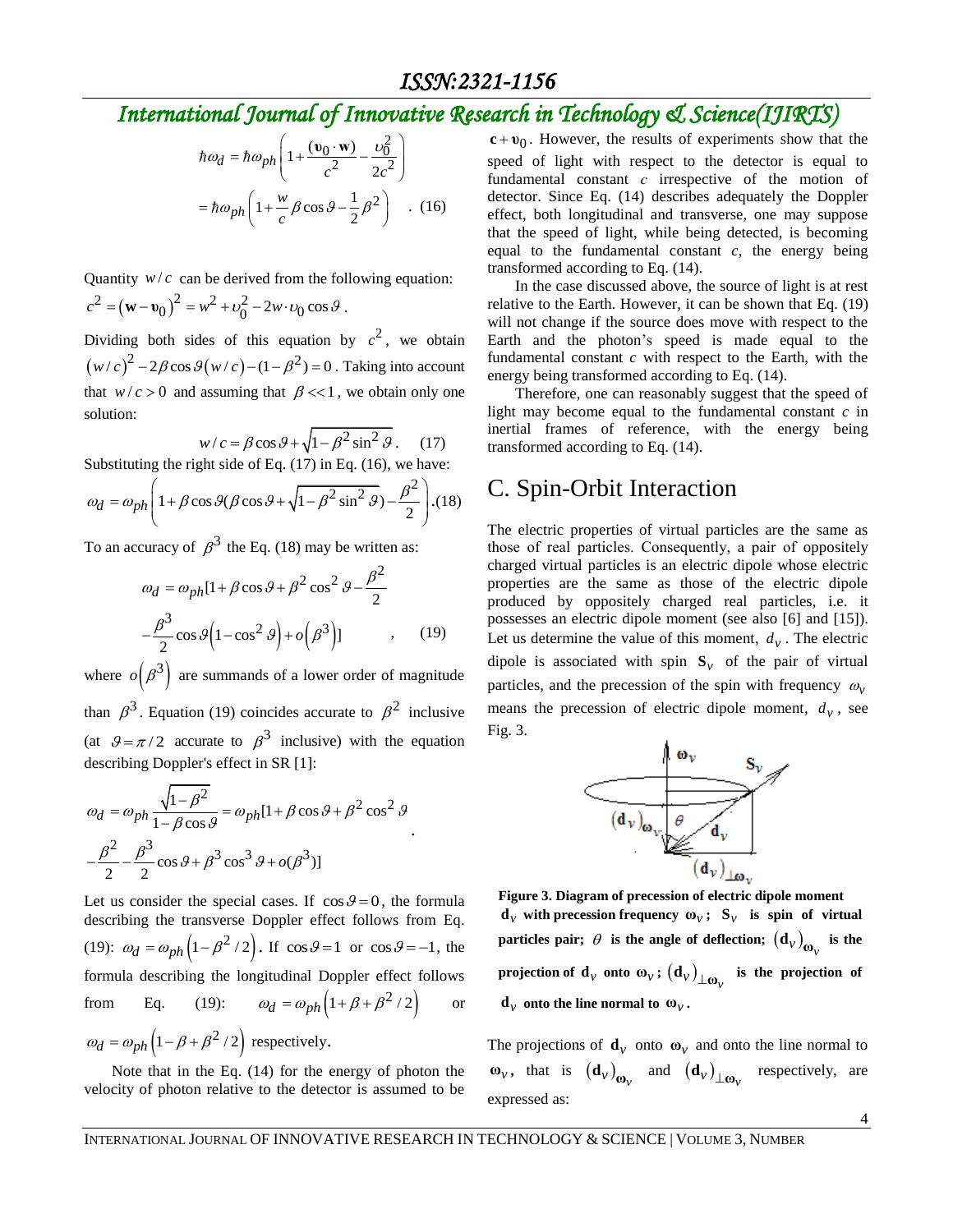$$
\left| \left( \mathbf{d}_{\nu} \right)_{\mathbf{\omega}_{\nu}} \right| = d_{\nu} \cos \theta = d_{\nu} \sqrt{1 - \sin^2 \theta} \,, \tag{20}
$$

$$
\left| \left( \mathbf{d}_{\nu} \right)_{\perp \mathbf{\omega}_{\nu}} \right| = d_{\nu} \sin \theta . \tag{21}
$$

According to [11], the energy of precession,  $W_S$ , of the spin of pair of virtual particles will depend on angle  $\theta$  and varies from  $W_S = 0$  at  $\theta = 0$  to  $W_S = S_v \omega_v$  at  $\theta = \pi/2$ . In Section 2 it was shown that if a pair of virtual particles is created by a photon (the speed of the pair is *c*), then  $\theta = \pi/2$ . If a quantum entity has zero speed,  $W_S = 0$ , which corresponds to  $\theta = 0$ . Thus when speed u of the entity that creates a pair of virtual particles varies from 0 to  $c$ , angle  $\theta$  varies from 0 to  $\pi/2$ . Therefore, at least for  $u \ll c$  it may be assumed that

$$
\sin \theta = u/c = \beta. \tag{22}
$$

Using Eq.  $(22)$  in Eq.  $(20)$ , we obtain:

$$
\left| \left( \mathbf{d}_{\nu} \right)_{\mathbf{\omega}_{\nu}} \right| = d_{\nu} \sqrt{1 - \beta^2} \ . \tag{23}
$$

According to Eq. (13), the direction of  $\omega_{\nu}$  is determined by the direction of velocity of the quantum entity that creates the virtual particles pair, that is, by the direction of **u**. So the following holds:

$$
\left| \left( \mathbf{d}_{\nu} \right)_{\mathbf{\omega}_{\nu}} \right| = \left| \left( \mathbf{d}_{\nu} \right)_{\mathbf{u}} \right|.
$$
 (24)

If the quantum entity is an electric charge, then the electric field created by the entity will act on the direction of  $(\mathbf{d}_{\nu})_{\mathbf{w}_{\nu}}$ : for the electron  $(\mathbf{d}_{\nu})_{\mathbf{u}} \uparrow \uparrow \mathbf{u}$ , for the positron  $(\mathbf{d}_{v})_{\mathbf{u}} \uparrow \downarrow \mathbf{u}$  . In the general case:

$$
\left(\mathbf{d}_{\nu}\right)_{\mathbf{u}} \uparrow \downarrow \mathbf{I},\tag{25}
$$

where **I** is the electric current created by the moving charged quantum entity. Taking into account Eq. (25) and assuming that  $\mathbf{d}_{v} \uparrow \downarrow \mathbf{S}_{v}$  (see Fig. 3), we can write:

$$
\omega_{\nu} \uparrow \uparrow I. \tag{26}
$$

In the electric field **E** a moment **M** will act on the electric dipole formed by the pair of virtual particles:

$$
\mathbf{M} = \mathbf{d}_{\nu} \times \mathbf{E} \,. \tag{27}
$$

Let us consider the spin-orbit interaction energy for the electron in a hydrogen atom and to this end let us specify the value  $d_v$  for the electron (denoting the moment as  $d_v^e$ ) [14]:

$$
d_v^e = q_v L, \t\t(28)
$$

where  $q_v$  is the charge of a virtual particle, *L* is the distance between the virtual particles in the pair. We assume that the specific charge of the virtual particle produced by an electron is equal to the specific electron charge:

$$
e/m_e = 2q_v/m_v, \qquad (29)
$$

where  $e$  and  $m_e$  are the electric charge and mass of electron, respectively; factor 2 in the right-hand side of the equation is due to the fact that the mass of only one virtual particle of the pair must be used in the equation. (The results of Kaufmann's experiments on electric and magnetic deflection of beta-rays suggest that the mass of electron is of electromagnetic nature [17].) A pair of virtual particles is created by a quantum entity in the region whose size is of the same order of magnitude as the wavelength of the quantum entity,  $\lambda$ . Therefore, we may assume that  $L = \lambda$ . Using this equality and Eq. (29) in Eq. (28), we have:

$$
d_v^e = \lambda e m_v / (2m_e). \tag{30}
$$

We assume that, as in the case of photon (see Eq.  $(1)$ ), the energy  $U_v$  of the pair of virtual particles created by an electron is equal to the energy of electron. If the energy of electron is equal to its kinetic energy,  $m_e u^2/2$ , then using the mass-energy relationship (10) for determining  $m<sub>v</sub>$ , also the expression for wavelength  $\lambda = \hbar / (m_e u)$  and the expression for Bohr's magneton  $\mu_B = e\hbar/(2m_e c)$ , the Eq. (30) can be written as:

$$
d_v^e = \frac{\mu_B u}{c \ 2} \,. \tag{31}
$$

The projection of precessing vector  $\mathbf{d}^e_v$  onto the velocity **u** of electron,  $\left(\mathbf{d}_{v}^{e}\right)_{\mathbf{u}}$ , with due account of Eqs. (20), (22), (24) and (25), can be expressed as

$$
\left(\mathbf{d}_{\nu}^{e}\right)_{\mathbf{u}} = \frac{\mu_{B}\sqrt{1 - u^{2}/c^{2}}}{2c}\mathbf{u}.
$$
 (32)

For the electron in a hydrogen atom  $u^2/c^2 \sim 10^{-4}$ , thus the factor  $\sqrt{1-u^2/c^2}$  in Eq. (32) can be taken to be equal to 1; then moment **M** acting upon the electron in a hydrogen atom may be expressed, according to Eq. (27), as follows:  $\frac{u_B}{2c}$ (u×E) *B*  $M = \frac{\mu_B}{2c} (u \times E)$ . The expression in the right-hand side is the same as that for the spin-orbit interaction energy for the electron in a hydrogen atom:  $U_{s-o} = \mathbf{n} \frac{\mu_B}{2c} (\mathbf{u} \times \mathbf{E})$  $a_{-0} = \mathbf{n} \frac{\mu}{2} (\mathbf{u} \times \mathbf{E})$  (the unit vector **n** is aligned with electron's magnetic moment which is equal to  $\mu_B$ ) if  $\mathbf{n} \uparrow \uparrow (\mathbf{u} \times \mathbf{E})$ . In this case **E** is the electric field strength produced by the nucleus at the location of the electron. The equation for  $U_{s-o}$  was derived by L. Thomas with due account of general requirements of relativistic invariance [18].

*Note*. We shall derive electric dipole moment for the pair of virtual particles created by a photon,  $d_v^{ph}$ . To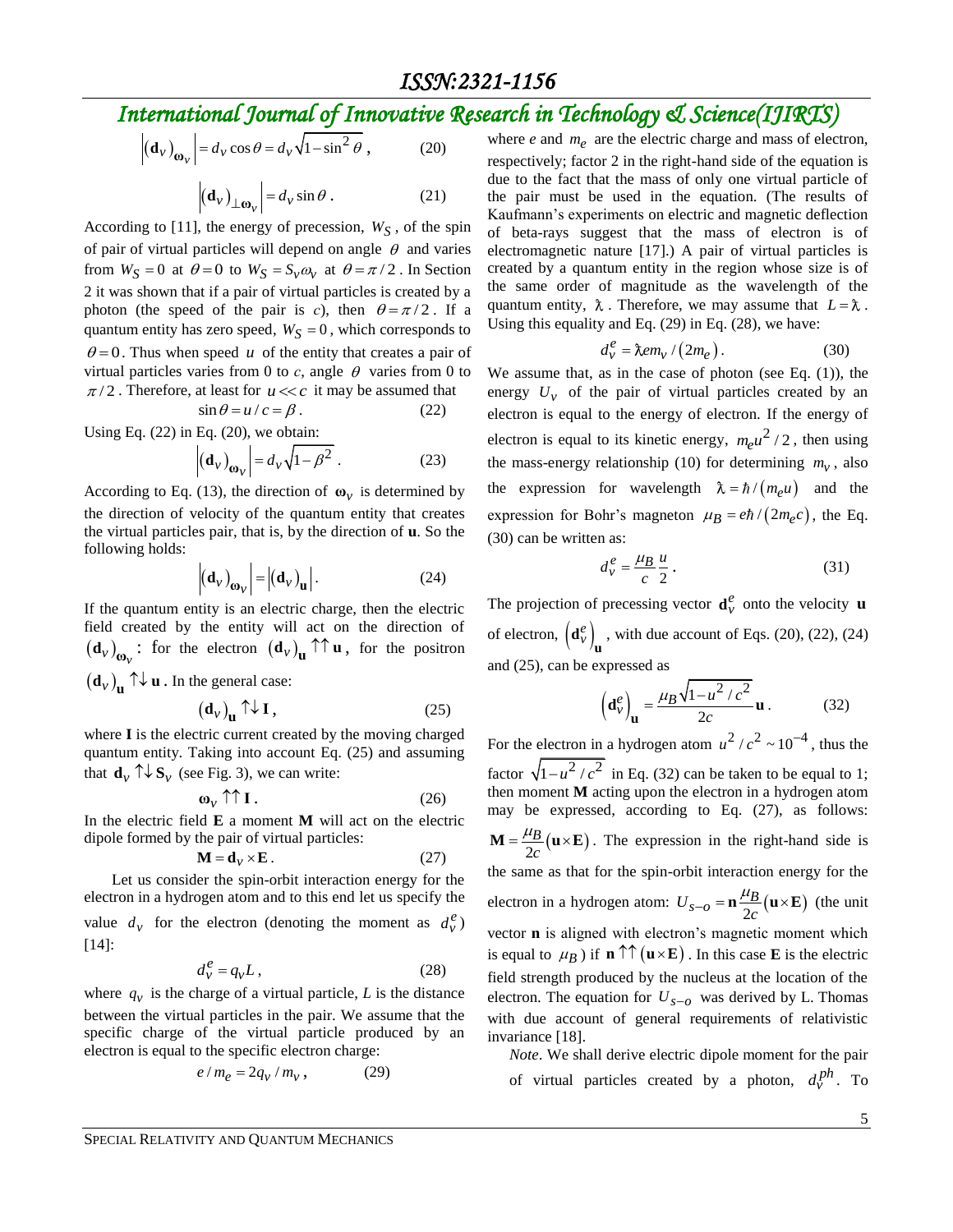## *International Journal of Innovative Research in Technology & Science(IJIRTS)*

determine  $d_v^{ph}$ , Eqs. (10), (28) and (29) are used resulting in:  $d_v^{ph} = e\hbar\omega_{ph}\lambda_{ph}/(2m_ec^2)$ . Taking into account that for the photon  $\omega_{ph} \lambda_{ph} = c$  and using the expression for Bohr's magneton:  $\mu_B = e\hbar/(2m_e c)$ , we obtain:  $d_v^{ph} = \mu_B$ .

### D. The Change in the Size of a System of Electric Charges Set in Motion, the System Being in Equilibrium Under the Action of Electrostatic Forces Only

It was H. Lorentz who noticed that a system of electric charges, being in equilibrium only under the action of electrostatic forces, when set in motion contracts in the direction of the motion. [1] (Note that the hypothesis of length contraction in the direction of motion was first advanced by Fitzgerald in 1832).

In this Section it will be shown that it is possible to offer a physical explanation to this phenomenon if to take into account the electric dipole moment of virtual particles pair created by a quantum entity in the physical vacuum (see also [6] and [15]).

For simplicity sake we shall consider a system of two electrically charged quantum entities, the system moving at velocity **v**. Let us denote by  $q_1$  and  $d_1$  the magnitudes of the charge and electric dipole moment, respectively, of the first entity and by  $q_2$  and  $d_2$  the respective characteristics of the second entity. The force of interaction between the two entities has two components: the force due to interaction between them as electric dipoles,  $F_d$ , and the force due to interaction between them as electric charges, *Fq* :

$$
F_q = \frac{k_q q_1 q_2}{r_q^2},\tag{33}
$$

where  $k_q$  is the coefficient determined by the system of units used in the calculations,  $r_q$  is the distance between the charges. Let us consider two types of alignment of velocities of the electric charges  $q_1$  and  $q_2$ : along the same straight line (Fig. 4a), and parallel to each other (Fig. 4*b*).



**Figure 4. Variants (a) and (b) for alignment of velocities v (aligned with the straight line 1-1 or normal to straight line 2-2**) of two respective charges  $q_1$  and  $q_2$  having electric dipole moment  $\mathbf{d}_1$  and  $\mathbf{d}_2$  respectively;  $r_q$  is the distance **between the charges.** 

Let us determine the resultant force between the two charges for the case of Figure 4*a*. In this case the force *Fd* is expressed as [14]:

$$
F_d = \frac{6(d_1)_\mathbf{v} (d_2)_\mathbf{v}}{r_q^4} \,. \tag{34}
$$

Taking into account Eq. (25) at any combination of signs of  $q_1$  and  $q_2$ , the forces  $\mathbf{F}_q$  and  $\mathbf{F}_d$  are directed oppositely, being aligned with the same straight line 1-1. Thus the resultant force  $F_{11}$  acting on either of the charges along to velocity **v** will be:  $F_{11} = |F_q - F_d|$ . According to Eqs. (23)-(25), (33) and (34),  $F_{11}$  will be expressed as

$$
F_{11} = \frac{k_q q_1 q_2}{r_q^2} \left| 1 - \frac{6d_1 d_2 \left( 1 - \beta^2 \right)}{k_q q_1 q_2 r_q^2} \right|.
$$
 (35)

Let us determine now the resultant force between the two charges for the variant of their mutual position shown in Fig.4b. In this case  $F_d$  is expressed as [14]:

$$
F_d = \frac{3(d_1)_\mathbf{v} (d_2)_\mathbf{v}}{r_q^4} \,. \tag{36}
$$

Taking into account Eq. (25) at any combination of signs of  $q_1$  and  $q_2$ , the forces  $\mathbf{F}_q$  and  $\mathbf{F}_d$  (the latter being determined by Eq. (36)) have the same direction, being aligned with the same straight line 2-2 which is normal to velocity **v**. Thus the resultant force  $F_{22}$  acting on the charges normally to velocity **v** will be:  $F_{22} = |F_q + F_d|$ . According to Eqs.  $(23)-(25)$ ,  $(33)$  and  $(36)$ , the resultant force  $F_{22}$  acting on either of the charges normally to velocity **v** will be: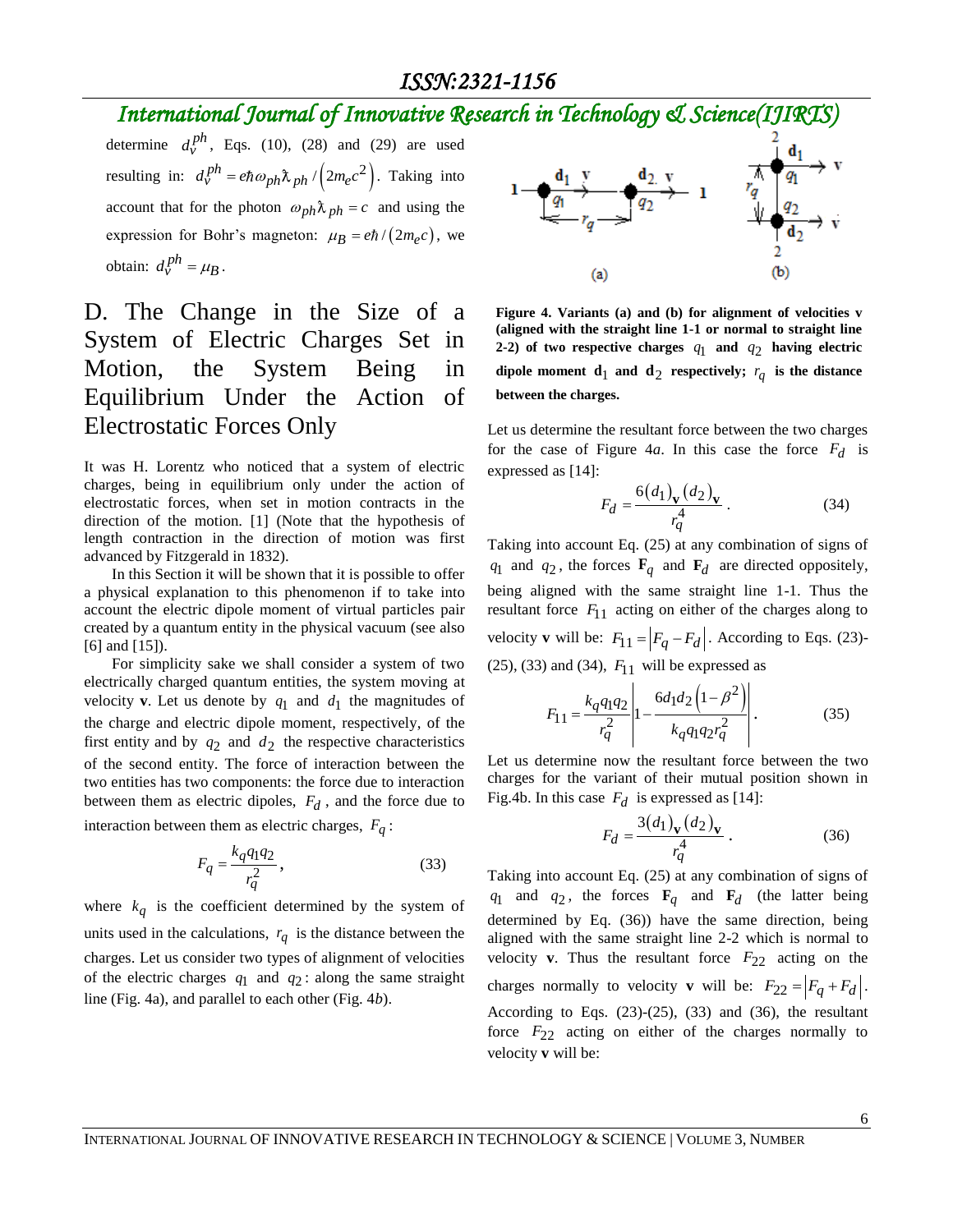$$
F_{11} = \frac{k_q q_1 q_2}{r_q^2} \left| 1 + \frac{3d_1 d_2 \left( 1 - \beta^2 \right)}{k_q q_1 q_2 r_q^2} \right|.
$$
 (37)

Thus the motion of electric charges of any sign results in a decrease of the electric force acting between the charges in the direction of motion, with the reduction factor, according to Eq. (35), of  $1 - \frac{6d_1d_2}{2} \left(1 - \beta^2\right)$  $q_1q_2r_q^2$  $1-\frac{6d_1d_2}{2}\Big(1$ *q q*  $d_1 d$ *k q q r*  $-\frac{6a_1a_2}{2}\left(1-\beta^2\right)$  and results

in an increase of the force acting in the normal direction, with the amplification factor, according to Eq. (37), of  $\frac{1}{2} \frac{d_2}{2} \left( 1 - \beta^2 \right)$ .  $q_1q_2r_q^2$  $1 + \frac{3d_1d_2}{2} \left( 1 \right)$ *q q*  $d_1 d$ *k q q r*  $+\frac{3a_1a_2}{2}\left(1-\beta^2\right)$ . If either of the moving charges is an

electron or positron and the energies of the moving charges are equal to their kinetic energies, then, taking into account the expression for the electric dipole moment Eq. (31), and

that for 
$$
\beta
$$
, Eq. (22), the reduction factor is,  
\n
$$
1 - \beta^2 \frac{6\mu_B^2}{4k_q r_q^2 e^2} \left(1 - \beta^2\right) = 1 - \beta^2 \frac{6\mu_B^2}{4k_q r_q^2 e^2} + \beta^4 \frac{6\mu_B^2}{4k_q r_q^2 e^2},
$$

and amplification factor is  
\n
$$
1 + \beta^2 \frac{3\mu_B^2}{\mu} (1 - \beta^2) = 1 + \beta^2 \frac{3\mu_B^2}{\mu} - \beta^4 \frac{3\mu_B^2}{\mu}.
$$

and  
\namplification factor  
\n
$$
1 + \beta^2 \frac{3\mu_B^2}{4k_q r_q^2 e^2} \Big( 1 - \beta^2 \Big) = 1 + \beta^2 \frac{3\mu_B^2}{4k_q r_q^2 e^2} - \beta^4 \frac{3\mu_B^2}{4k_q r_q^2 e^2},
$$

 $F_{11} = \frac{k_q q_1 q_2}{r_q^2} \left| 1 + \frac{3d_1 q_2}{k_q q_1 q_2 r_q^2} \right|$ .<br>
Thus the motion of electric charges of any<br>
in a decrease of the electric force acting between<br>
in the direction of motion, with the reduct<br>
according to Eq. (35 Thus if to take into account the electric dipole moment of virtual particles pair created by a quantum entity in the physical vacuum, then it is possible to offer a physical explanation to the following experimentally observed phenomenon: the change in the size of a system of electric charges being in equilibrium only under the action of electrostatic forces between the charges when the system is set in motion.

#### E. Magnetism

Due to the precession of the spin  $S_v$  of the pair of virtual particles, created by a quantum entity, the mass  $m<sub>v</sub>$  of the pair of virtual particles, associated with the spin, performs circular motion in the plane perpendicular to precession frequency  $\omega_v$  (see Fig. 5). Angular momentum **Z** is associated with the motion,



**Figure 5. The characteristics of a pair of virtual particles:** 

is the deflection angle;  $v_m$  is the circumferential velocity of mass  $m_v$ .

The circular motion of  $m_v$  with angular momentum **Z** can be regarded as a vortex motion.

Let us consider an electric current. Since the electric current is a motion of electrically charged quantum entities creating pairs of virtual particles with angular momentum **Z**, then according to Eq. (26) and taking into account that **Z**  $\uparrow \uparrow \omega_{\nu}$ , the electric current may be taken to be a vortex line in the physical vacuum. This vortex line can be characterized by circulation **Γ** .

It is shown in [11] that there is a complete analogy between the structures of formulas describing the magnetic interactions of current-carrying wires and the structures of formulas describing the interactions of vortices in an ideal incompressible liquid with positive density and negative pressure. We shall derive some equations that establish a relationship between the characteristics of magnetic field and both dynamic and kinematic characteristics of the vortex line in the medium consisting of pairs of virtual particles: (see also [13], [15], and [19]).

*Interaction of infinite vortex lines and interaction of two infinite current-carrying wires*. The force acting on the unit length of either of the two infinite mutually parallel vortex lines having the same values of circulation **Γ** is  $F = \rho \Gamma^2 / (2\pi r_w)$ , where  $r_w$  is the distance between the vortex lines with circulation  $\Gamma$ ,  $\rho$  is the density of the medium where the vortex lines interact [11]. The force acting on the unit length of either of the two infinite mutually parallel current-carrying wires is  $F = 2I^2 / (r_w c^2)$ ,

where *I* is the current,  $r_w$  is here the distance between the current-carrying wires [14]. By equating the above expressions for the forces and taking into account that the forces are attractive if the currents as well as velocity circulations around the vortex lines have the same direction, we obtain:

$$
\Gamma = \frac{2I}{c} \sqrt{\frac{\pi}{\rho}} \,. \tag{38}
$$

*The field of velocities* **y** *generated by a closed vortex line and the magnetic induction* **B** *around a current loop.* The field of velocities **v** generated by a closed vortex line having circulation  $\Gamma$  along an arbitrary loop enclosing the vortex line is defined as [11]:  $\mathbf{y} = \frac{1}{4\pi} \int_{L} \frac{d^{2}x}{r^{3}}$ *d*  $\pi$ <sup>J</sup>L<sub>r</sub>  $\mathbf{y} = \frac{\Gamma}{4\pi} \int_{L} \frac{d\mathbf{l} \times \mathbf{r}}{r^3}$ , where *d***l** is an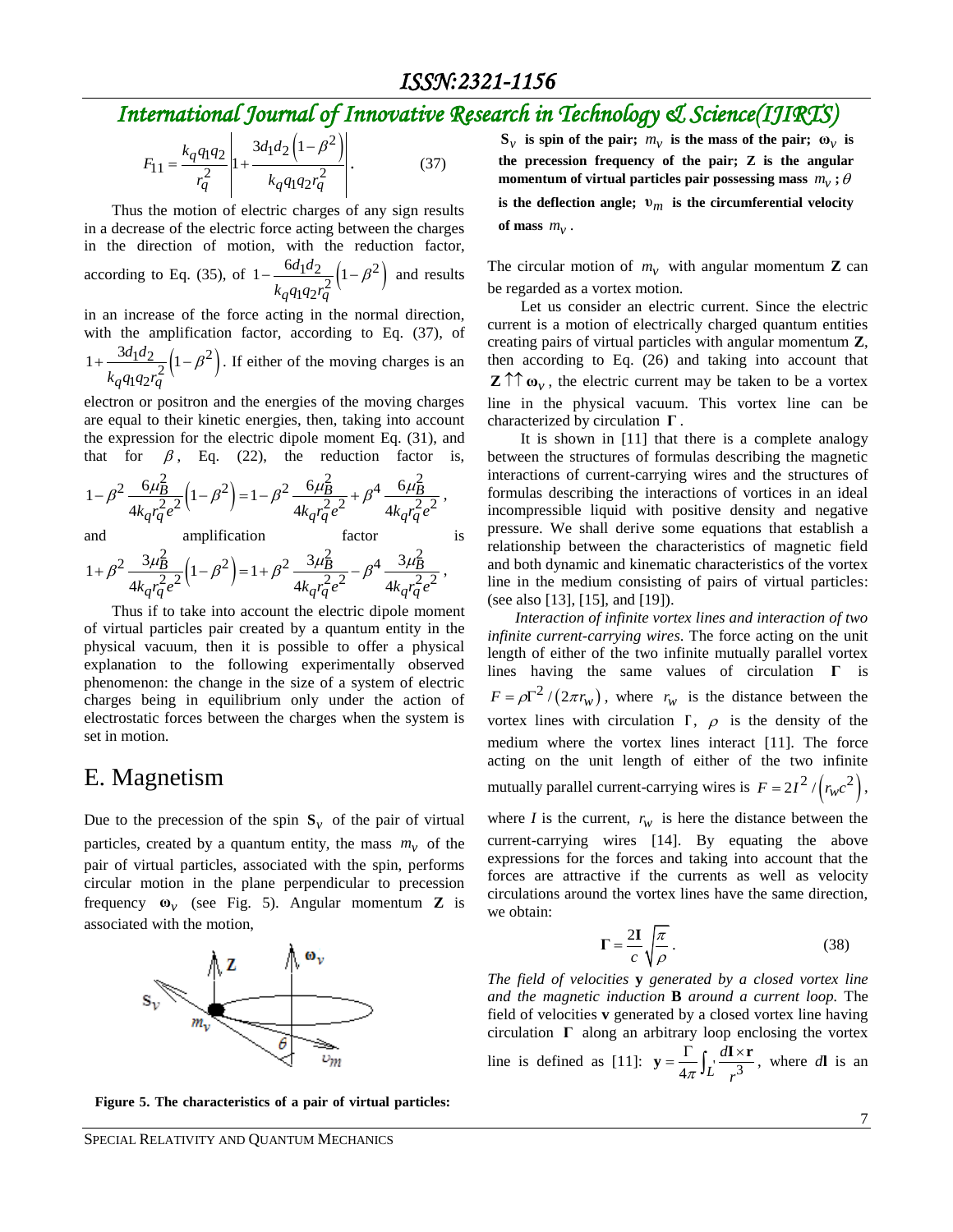infinitesimal vector element of the vortex line,  $\vec{L}$  is the length of the line, **r** is a radius vector from *d***l** to the point of observation. Outside the vortex line,  $\text{curl } y = 0$ . The structure of equation for **y** is the same as the structure of equation for the magnetic induction **B** generated by a loop

with current *I*, the length of the loop is  $\overrightarrow{L}$  (the Biot-Savart

law) [14]:  $\mathbf{B} = \frac{1}{c} \int_{L} \frac{d\mathbf{I} \times (1 - \mu)}{r^3}$ *I d*  $c^{J}L$  *r*  $\mathbf{B} = \frac{I}{C} \int_{L} \frac{d\mathbf{I} \times \mathbf{r}}{r^3}$ . Having solved simultaneous

equations for **B**, **y** and Eq. (38), we obtain an equation linking the magnetic induction **B** and the velocity **y** of the medium:

$$
\mathbf{B} = \mathbf{y} \cdot 2\sqrt{\pi \rho} \tag{39}
$$

As it was mentioned above, Equation (39) was derived under the condition that magnetic interactions are like interactions of vortices in an ideal incompressible liquid with positive density and negative pressure. The sign of the pressure depends on the nature of internal stresses in the medium. If the internal stresses are like "omniradial tensions" [11], the pressure will be negative. Such properties might be characteristic of the medium formed by pairs of virtual particles, because at a definite energy the pairs may be decomposed into the constituent particles, the mass of the particles being positive. This is also characteristic of the "cosmic vacuum" [20]. According to the current models of "cosmic vacuum", 70 percent of all energy of the universe is in the form of so-called dark energy or "quintessence", which is characterized by the homogeneous distribution of positive density and negative pressure. The "quintessence" does not emit, absorb or reflect light, which is quite explicable if to suppose that light propagates in the "quintessence" as a process.

*Conclusion*. As follows from this Section, the magnetic interactions may be taken to be interactions of vortices produced by virtual particles created by moving electric charges in the physical vacuum (see also [15] and [21]).

#### F. The Speed of Light

Since photons form in the physical vacuum pairs of virtual particles having mass, light is a process in a gravitational field. Thus the speed of light is determined by the properties of the gravitational field and may become equal to a definite value with respect to the sources of the field (e.g. entities having mass) in the interaction with these sources (see [13], [15], and [16]). The equalization of the speed of light relative to the entities having nonzero mass is in agreement with the second SR postulate, according to which in any inertial frame of reference the speed of light is equal to the fundamental constant *c.*

*Note.* A special case of equalization of the speed of light is dealt with in the emission theory by W. Ritz. In 1908, he suggested that the fundamental constant *c* 

is the speed of light with respect to the source of light in vacuum and that the Galilean addition of velocities holds [22]. The so-called Ritz emission theory is in accord with observation of the aberration of star positions, the Fizeau experiment, the original Michelson–Morley experiment, and most other experiments carried out for determining the "ether wind" [2].

The pair of virtual particles created by a quantum entity with nonzero rest mass differs from the pair of virtual particles created by a photon just in the speed of motion. At the speed of motion equal to the speed of light, the difference vanishes and the motion of quantum entity will be accompanied by emission of radiation. This phenomenon is observed in the experiments with electrons moving at a superluminal speed and is referred to as Vavilov-Cherenkov's effect [22].

The equalization, that is a change in the speed of light near large masses, means that there will be refraction of light near large masses. Thus the bending of a beam of light near the Sun will be controlled by two factors: the gravitational interaction between the kinetic mass of photon and the mass of the Sun, and the refraction of the beam of light due to equalization of its speed. This agrees with the results of the experiments where the observed light ray bending near the Sun is not exclusively accounted for by the gravitational interaction of the light with the Sun mass [1].

#### G. Quantum Correlations

According to postulates of quantum mechanics, the virtual particle spin has the same properties as the real particle spin. Hence it follows that spin correlations, such as the equalization of the respective phases of precession and angles of deflection may take place between the spins of pairs of virtual particles (see Fig. 6).

As follows from the experiments with superfluid  ${}^{3}$ He-B spin, correlations can be effected through spin supercurrents [8]-[10]. In the case where the precession frequencies are aligned with an axis *z*, the spin supercurrent component in the direction of axis  $z$ ,  $J_z$ , is determined as:  $J_z = -b_1(\alpha_1 - \alpha_2) - b_2(\theta_1 - \theta_2)$ , where  $b_1$  and  $b_2$  are proportionality factors depending on the properties of the medium,  $\alpha_1$  and  $\alpha_2$  are precession angles of interacting pairs of virtual particles,  $\theta_1$  and  $\theta_2$  are deflection angles of interacting pairs of virtual particles. In Figure 6 are shown the characteristics of two interacting pairs of virtual particles having spin  $S_v$  and precession frequencies  $(\omega_v)_1$  and

$$
(\mathbf{\omega}_{v})_{2}.
$$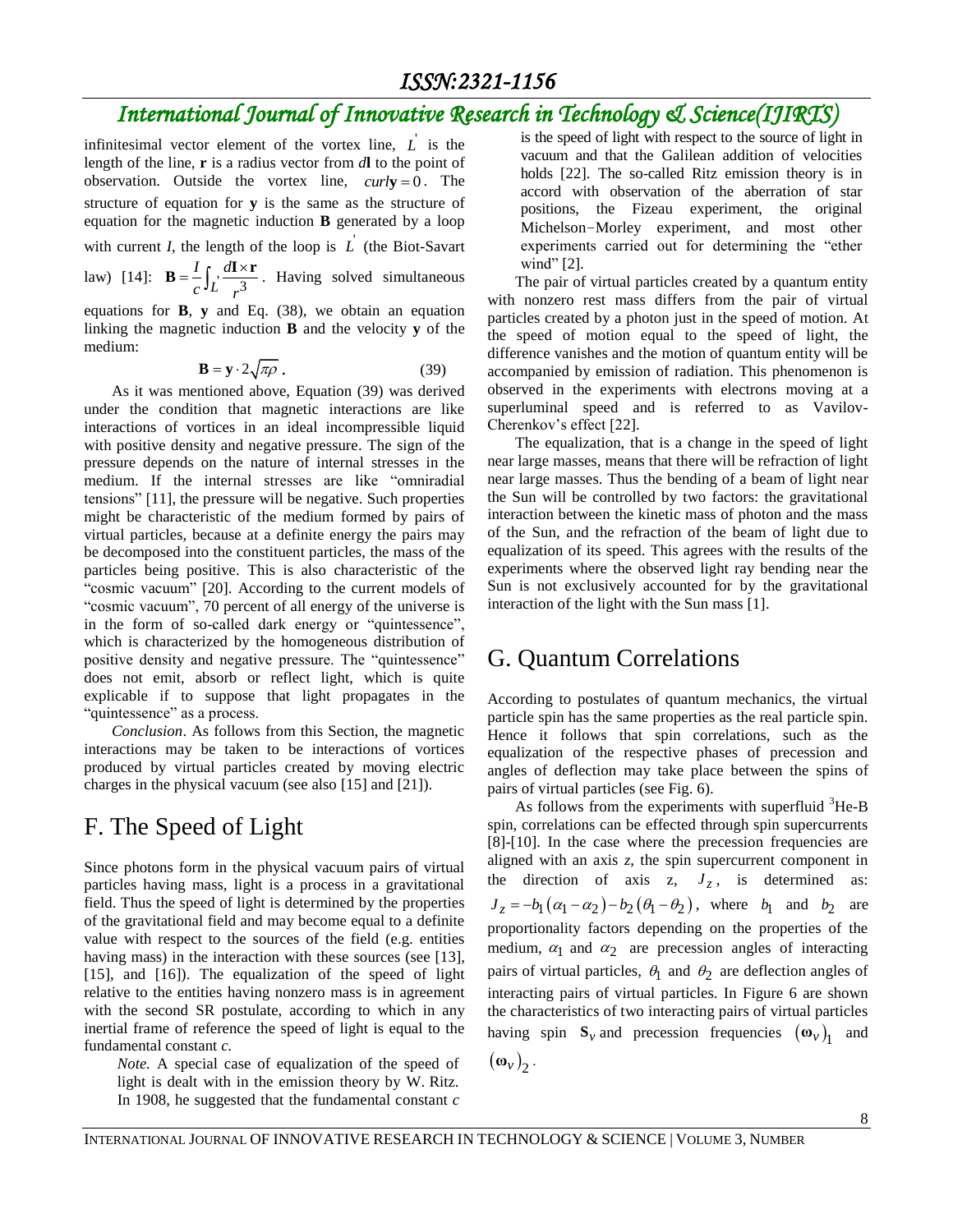## *International Journal of Innovative Research in Technology & Science(IJIRTS)*



**Figure 6. Some characteristics of two interacting pairs of virtual particles:**  $S_v$  is spin;  $(\omega_v)_1$  and  $(\omega_v)_2$  are the precession frequencies;  $\theta_1$  and  $\theta_2$  are the deflection angles;  $\alpha_1$  and  $\alpha_2$  are the precession angles (phases) **counted off from the reference line, r.f. are reference lines,**   $J_z$  is the spin supercurrent component in the direction of **axis z.**

It is shown in [5]-[6] that the main characteristics of quantum correlations between quantum entities are similar to those of the spin supercurrent emerging between spin structures in superfluid  ${}^{3}$ He-B [8]-[10]. Thus one may assume that quantum correlations between quantum entities are due to spin supercurrents arising between pairs of virtual particles created by the quantum entities.

Spin supercurrent arises between pairs of virtual particles, but it does not produce the latter. Therefore, spin supercurrent is not accompanied by the birth of a mass and consequently is not a process in the gravitational field. Thus the speed of spin supercurrent may have any value with respect to singularities in the gravitational field and therefore may be greater than the speed of light. In other words, spin supercurrent is an *inertia free process* and thus the postulates of SR do not apply to spin supercurrent, because the postulates are valid for *inertial systems* only*.*

#### H. Discussion

As shown in Section C the motion of like charges is accompanied by a formation by these charges of electric dipoles with unidirectionally oriented electric dipole moments (see Eq. (25)). As a result, the electric field of these electric dipoles will form an electric field near the current-carrying wire, the wire being neutral in the absence of the current. Let us define the emerging electric field. To this end, let us consider the projections of electric dipole moment of the moving charge  $\mathbf{d}_v$  on the velocity **u**,  $(\mathbf{d}_v)_{\mathbf{u}}$ , and on the perpendicular direction,  $(d_v)_{\perp}$  (see Fig. 3). Because of the precession of  $(d_v)$ <sub>Lu</sub> about the direction of the velocity of the charge, the average magnitude of

projection  $(d_v)$ <sub> $\perp$ **u** on any direction perpendicular to **u** for</sub> the period of precession is equal to zero. As concerns  $(d_v)$ <sub>**u**</sub>, it is directed, according to Eq. (25), oppositely to the direction of the current. Therefore, the electric current can be taken to be a sequence of electric dipoles oriented oppositely to the direction of the current. According to [14], the total electric field of a sequence of electric dipoles, whose electric dipole moments are unidirectional and of the same magnitude, will be equal in strength to the electric field created by a single dipole.

#### **Conclusion**

On the basis of the properties of pairs of virtual particles created by quantum entities in the physical vacuum it is possible, using the Galilean law of addition of velocities (in the framework of the model of 3-dimensional space and independent time), to explain the phenomena that have had explanations only in special relativity:

- the mass-energy relationship;
- the Doppler effect (longitudinal and transverse) for light;

-the spin-orbit interaction of atomic electrons and the nucleus;

- the change in the size of a system of electric charges set in motion, the system being in equilibrium under the action of electrostatic forces only;

- the creation of magnetic field by moving electric charges;

- the equality of speed of light to the fundamental constant *c* in any inertial frame of reference;

and also the phenomenon that has had no explanation in special relativity:

- quantum correlations of quantum entities; the speed of the physical process responsible for quantum correlations, i.e. spin supercurrent, may exceed the speed of light because the process is inertia free and the postulates of special relativity do not apply in this case.

#### References

- [1] M. Born, "Einstein's Theory of Relativity*,*" Dover Publications, New York, 1962.
- [2] D. Jackson, "Classical electrodynamics, 3d edition*,*" John Wiley, New York, 1999.
- [3] A. Einstein, "Zur electrodynamic bewegter Körper," *Annalen der physik*, 1905, 322, pp. 891-921.
- [4] A. V. Belinskii, ["Quantum nonlocality and the absence](http://ufn.ru/en/articles/2003/8/j/) of *a priori* [values for measurable quantities in](http://ufn.ru/en/articles/2003/8/j/)  [experiments with photons,](http://ufn.ru/en/articles/2003/8/j/)" *Physics Uspekhi,* 2003, 46, pp. 877–881.